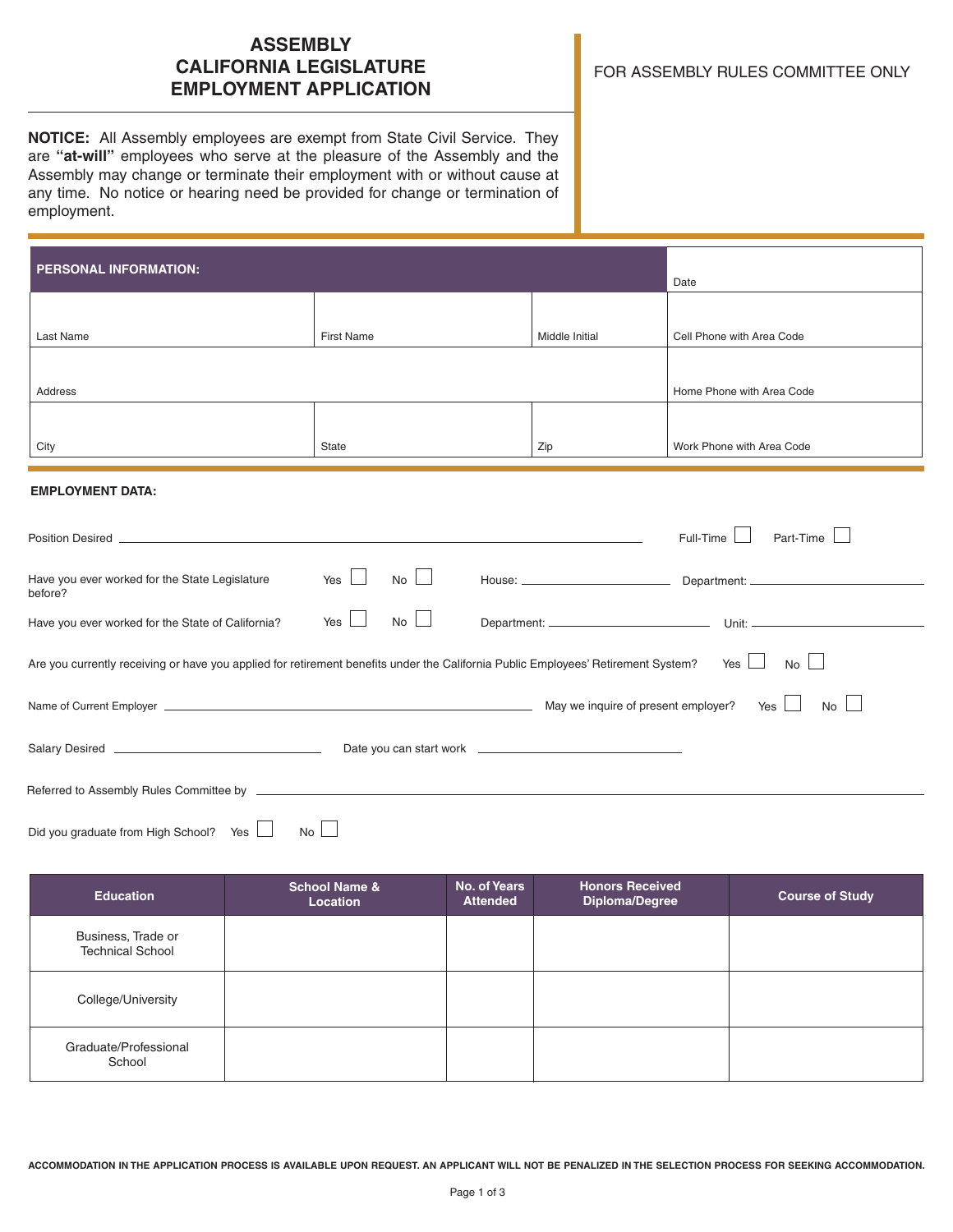## **COMPUTER SKILLS:**

| Word Processing:                                                                             |  |  |
|----------------------------------------------------------------------------------------------|--|--|
| Electronic Spreadsheet:<br><u> 1980 - Jan James James Santa Alemania (h. 1980).</u>          |  |  |
| Other Computer Skills:                                                                       |  |  |
| <b>CLERICAL SKILLS:</b>                                                                      |  |  |
| <b>BILINGUAL SKILLS:</b> Do you speak, read, or write another language? Yes $\Box$ No $\Box$ |  |  |

## **EMPLOYMENT RECORD**

List current or more recent employer, if any, first. Attach additional sheets if necessary.

| Most recent employment |               |  |       |     |      |                          |  |
|------------------------|---------------|--|-------|-----|------|--------------------------|--|
| Firm Name              |               |  |       |     |      | Phone (<br>$\rightarrow$ |  |
| <b>Street Address</b>  |               |  | Month | Day | Year | No. Hrs. Worked Per Week |  |
| From<br>City, State    |               |  |       |     |      |                          |  |
| To<br>Supervisor       |               |  |       |     |      |                          |  |
| Job titles             | <b>Duties</b> |  |       |     |      |                          |  |
|                        |               |  |       |     |      |                          |  |
|                        |               |  |       |     |      |                          |  |
|                        |               |  |       |     |      |                          |  |
| Reason for leaving     |               |  |       |     |      |                          |  |
|                        |               |  |       |     |      |                          |  |

| 2nd most recent employment |               |  |       |     |         |                          |  |
|----------------------------|---------------|--|-------|-----|---------|--------------------------|--|
| Firm Name                  |               |  |       |     | Phone ( |                          |  |
| <b>Street Address</b>      |               |  | Month | Day | Year    | No. Hrs. Worked Per Week |  |
| From<br>City, State        |               |  |       |     |         |                          |  |
| To<br>Supervisor           |               |  |       |     |         |                          |  |
| Job titles                 | <b>Duties</b> |  |       |     |         |                          |  |
|                            |               |  |       |     |         |                          |  |
|                            |               |  |       |     |         |                          |  |
|                            |               |  |       |     |         |                          |  |
| <b>Reason for leaving</b>  |               |  |       |     |         |                          |  |
|                            |               |  |       |     |         |                          |  |